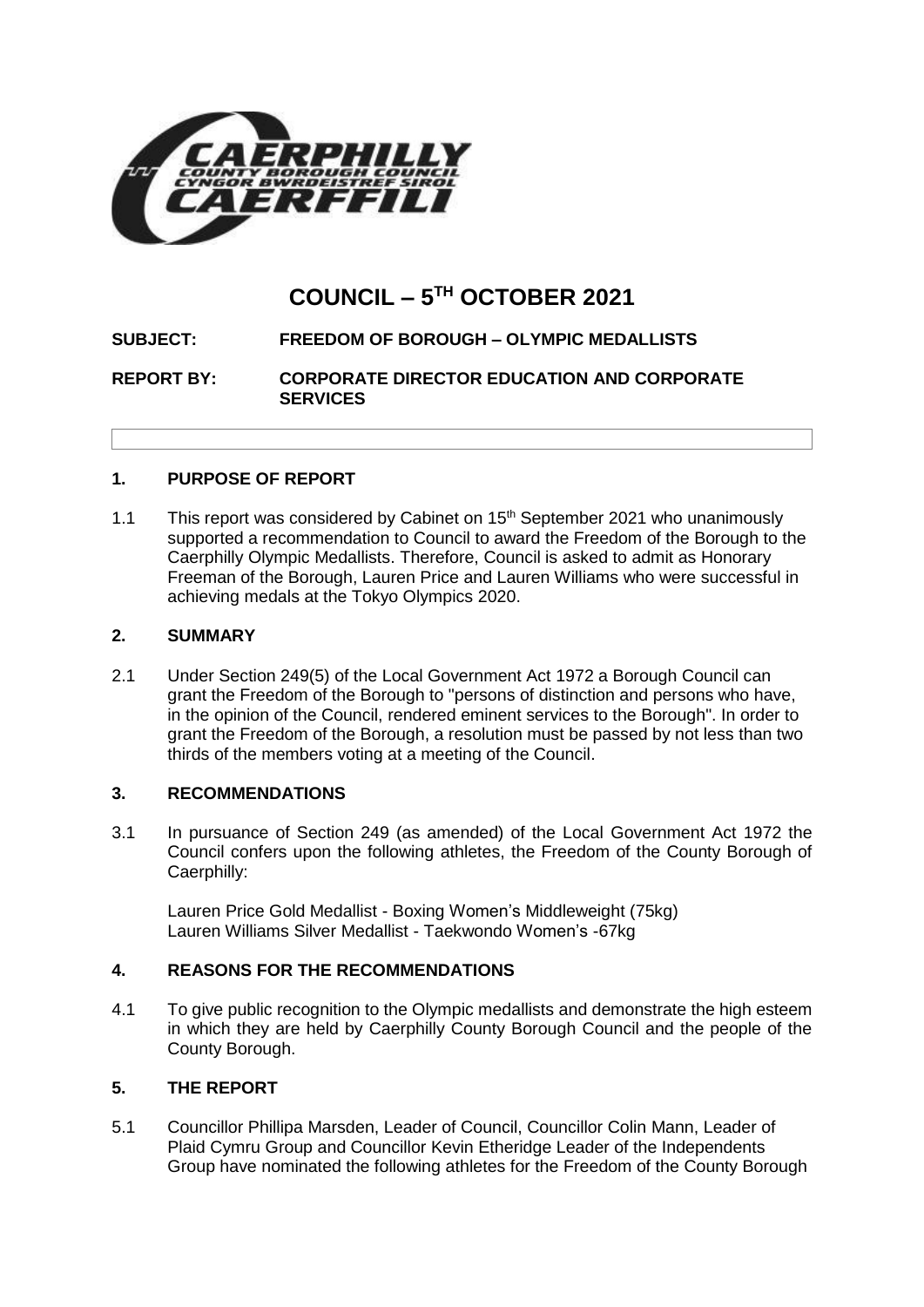of Caerphilly, in recognition of their inspirational and outstanding achievements at the Tokyo Olympics 2020:

Lauren Price – Gold Medallist Women's Boxing Middleweight Lauren Williams – Silver Medallist, - 67kg Women's Taekwondo

- 5.2 The tradition of Boroughs conferring the Freedom goes back to ancient times when the Royal Charter Boroughs were almost, if not entirely, self-governing. Originally, such conferment conveyed special privileges of various kinds upon the recipient that could involve the right to vote, property and local taxation benefits.
- 5.3 Over the years, and especially since the passing of the Reform Act 1983 and the Municipal Corporations Act 1835, successive Acts of Parliament have sought amongst other things severely to curtail the extent of the privileges so that, today, the conferment is purely honorary. Today's Freemen have no special rights.
- 5.4 However, the tradition is maintained as a means whereby public recognition may be given to the recipients as an expression of the high esteem in which, they are held by the Council and people of the Borough.
- 5.5 Council agreed at the meeting dated 29th January 2008 to award Freedom of the Borough and Cabinet subsequently agreed the nomination criteria at the meeting dated 3rd March 2009. These criteria are set out below:

#### **Nomination criteria**

(a) Nominations must show that the nominee is a 'person/s of distinction and/or a person/s who has rendered eminent services to the County Borough'.

(b) In keeping with special nature of the award conferment should be strictly limited to those who have made a very significant contribution to the locality either on the national or international scene. It should be noted that the Council already has an annual award scheme for the Voluntary Sector Achievement Awards, (which also encompasses the Mayoral Civic Awards) to recognise those who have made an important contribution to the local community especially in a voluntary capacity.

#### 5.6 **Conclusion**

By conferring the Freedom of the Borough, Caerphilly County Borough Council gives an opportunity to recognise the achievements and work of individuals and organisations within its community. The Gold, Silver and Bronze Medals awarded to competitors at the Olympic and Paralympics represent the highest achievement of athletic achievement at the Games. Therefore, awarding the Freedom of the Borough would recognise their achievement and the positive public sentiment that has been demonstrated towards the medallists.

Cabinet are asked to consider the nomination against the criteria outlined in this report as set out in 5.5 and make a recommendation to Council.

## **6. ASSUMPTIONS**

6.1 The recommendation as set out in this report assumes that Members will wish to recognise their achievements and support conferring the Freedom of the Borough upon the Olympic Medallists.